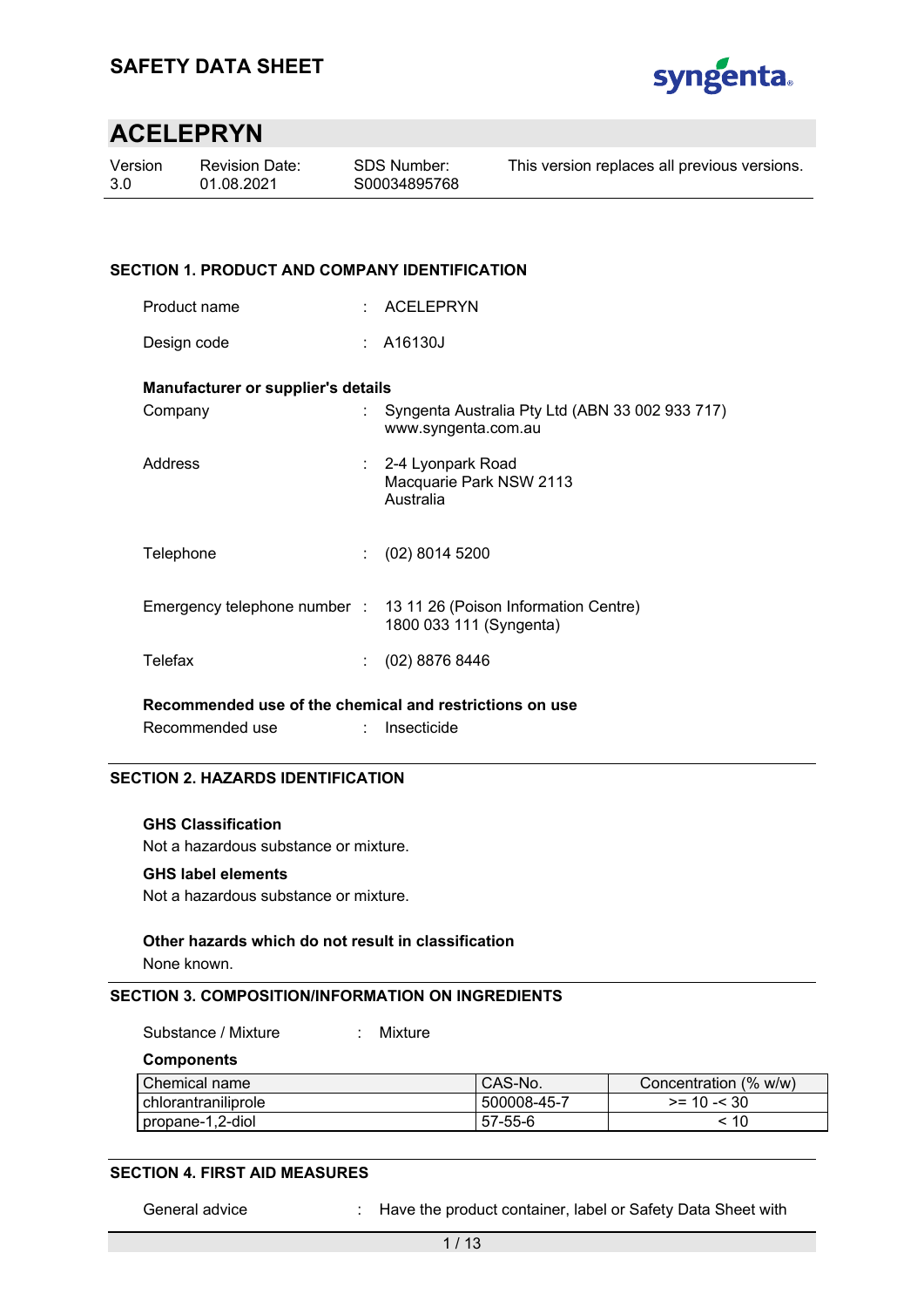

| Version<br>3.0                                                    | <b>Revision Date:</b><br>01.08.2021 | <b>SDS Number:</b><br>S00034895768                                 | This version replaces all previous versions.                                                                                                                                                                                                           |  |  |  |  |
|-------------------------------------------------------------------|-------------------------------------|--------------------------------------------------------------------|--------------------------------------------------------------------------------------------------------------------------------------------------------------------------------------------------------------------------------------------------------|--|--|--|--|
|                                                                   |                                     |                                                                    |                                                                                                                                                                                                                                                        |  |  |  |  |
|                                                                   |                                     |                                                                    | you when calling the emergency number, a poison control<br>center or physician, or going for treatment.                                                                                                                                                |  |  |  |  |
| If inhaled                                                        |                                     | tion.                                                              | Move the victim to fresh air.<br>If breathing is irregular or stopped, administer artificial respira-<br>Keep patient warm and at rest.                                                                                                                |  |  |  |  |
| In case of skin contact                                           |                                     | t.                                                                 | Call a physician or poison control centre immediately.<br>Take off all contaminated clothing immediately.<br>Wash off immediately with plenty of water.<br>If skin irritation persists, call a physician.<br>Wash contaminated clothing before re-use. |  |  |  |  |
| In case of eye contact                                            |                                     | ÷.                                                                 | Rinse immediately with plenty of water, also under the eyelids,<br>for at least 15 minutes.<br>Remove contact lenses.<br>Immediate medical attention is required.                                                                                      |  |  |  |  |
| If swallowed<br>container or label.<br>Do NOT induce vomiting.    |                                     | If swallowed, seek medical advice immediately and show this        |                                                                                                                                                                                                                                                        |  |  |  |  |
| Most important symptoms<br>and effects, both acute and<br>delayed |                                     | t.<br>Nonspecific                                                  | No symptoms known or expected.                                                                                                                                                                                                                         |  |  |  |  |
| Notes to physician                                                |                                     | There is no specific antidote available.<br>Treat symptomatically. |                                                                                                                                                                                                                                                        |  |  |  |  |

### **SECTION 5. FIREFIGHTING MEASURES**

| Suitable extinguishing media                                       | $\sim 10^6$ | Extinguishing media - small fires<br>Use water spray, alcohol-resistant foam, dry chemical or car-<br>bon dioxide.<br>Extinguishing media - large fires<br>Alcohol-resistant foam<br>or<br>Water spray                                |
|--------------------------------------------------------------------|-------------|---------------------------------------------------------------------------------------------------------------------------------------------------------------------------------------------------------------------------------------|
| Unsuitable extinguishing<br>media                                  |             | Do not use a solid water stream as it may scatter and spread<br>fire.                                                                                                                                                                 |
| Specific hazards during fire-<br>fighting                          |             | As the product contains combustible organic components, fire<br>will produce dense black smoke containing hazardous prod-<br>ucts of combustion (see section 10).<br>Exposure to decomposition products may be a hazard to<br>health. |
| Specific extinguishing meth-<br>ods                                |             | Do not allow run-off from fire fighting to enter drains or water<br>courses.<br>Cool closed containers exposed to fire with water spray.                                                                                              |
| Special protective equipment :<br>for firefighters<br>Hazchem Code |             | Wear full protective clothing and self-contained breathing ap-<br>paratus.<br>$\cdot$ 3Z                                                                                                                                              |

### **SECTION 6. ACCIDENTAL RELEASE MEASURES**

|                          | Personal precautions, protec-: Refer to protective measures listed in sections 7 and 8. |
|--------------------------|-----------------------------------------------------------------------------------------|
| tive equipment and emer- |                                                                                         |
| gency procedures         |                                                                                         |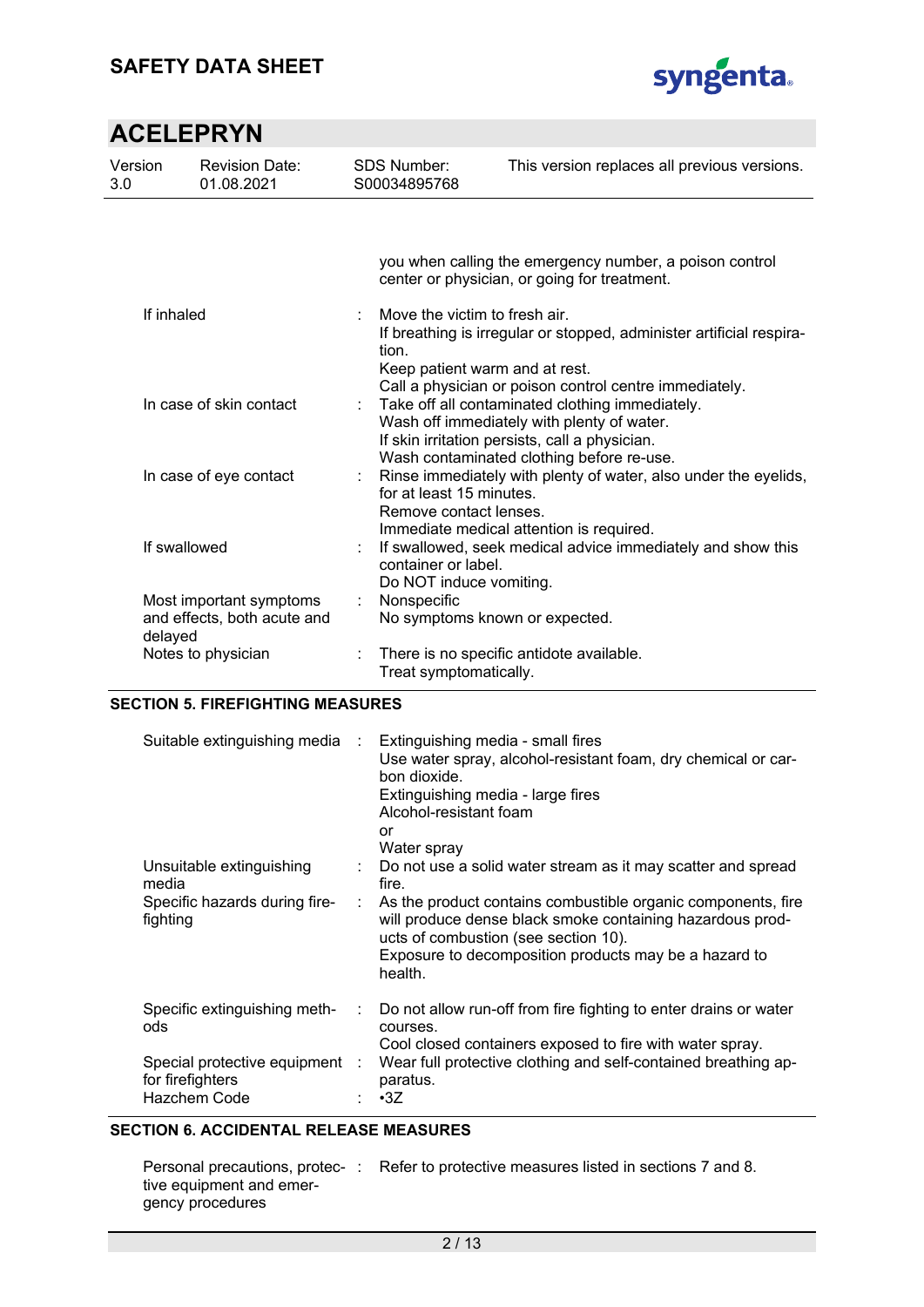

| Version<br>3.0                                           | <b>Revision Date:</b><br>01.08.2021 | <b>SDS Number:</b><br>S00034895768 | This version replaces all previous versions.                                                                                                                                                                                                                                                                                                                                       |
|----------------------------------------------------------|-------------------------------------|------------------------------------|------------------------------------------------------------------------------------------------------------------------------------------------------------------------------------------------------------------------------------------------------------------------------------------------------------------------------------------------------------------------------------|
|                                                          | Environmental precautions           | respective authorities.            | : Prevent further leakage or spillage if safe to do so.<br>Do not flush into surface water or sanitary sewer system.<br>If the product contaminates rivers and lakes or drains inform                                                                                                                                                                                              |
| Methods and materials for<br>containment and cleaning up |                                     |                                    | Contain spillage, and then collect with non-combustible ab-<br>sorbent material, (e.g. sand, earth, diatomaceous earth, ver-<br>miculite) and place in container for disposal according to local<br>/ national regulations (see section 13).<br>Clean contaminated surface thoroughly.<br>Clean with detergents. Avoid solvents.<br>Retain and dispose of contaminated wash water. |

### **SECTION 7. HANDLING AND STORAGE**

| Advice on safe handling     | No special protective measures against fire required.<br>Avoid contact with skin and eyes.<br>When using do not eat, drink or smoke.<br>For personal protection see section 8.                                        |
|-----------------------------|-----------------------------------------------------------------------------------------------------------------------------------------------------------------------------------------------------------------------|
| Conditions for safe storage | No special storage conditions required.<br>Keep containers tightly closed in a dry, cool and well-<br>ventilated place.<br>Keep out of the reach of children.<br>Keep away from food, drink and animal feedingstuffs. |

#### **SECTION 8. EXPOSURE CONTROLS/PERSONAL PROTECTION**

| Components with workplace control parameters |             |                                                 |                                                        |              |  |  |  |
|----------------------------------------------|-------------|-------------------------------------------------|--------------------------------------------------------|--------------|--|--|--|
| Components                                   | CAS-No.     | Value type<br>(Form of<br>exposure)             | Control parame-<br>ters / Permissible<br>concentration | <b>Basis</b> |  |  |  |
| chlorantraniliprole                          | 500008-45-7 | TWA                                             | $5 \text{ mg/m}$                                       | Syngenta     |  |  |  |
|                                              |             | <b>TWA</b>                                      | $10 \text{ mg/m}$<br>Total dust)                       | Supplier     |  |  |  |
|                                              |             | <b>TWA</b>                                      | $5 \text{ mg/m}$<br>(Respirable dust)                  | Supplier     |  |  |  |
| propane-1,2-diol                             | 57-55-6     | TWA (partic-<br>ulate)                          | 10 mg/m $3$                                            | AU OEL       |  |  |  |
|                                              |             | <b>TWA (Total</b><br>(vapour and<br>particles)) | $150$ ppm<br>474 mg/m3                                 | AU OEL       |  |  |  |

#### **Components with workplace control parameters**

| <b>Engineering measures</b> | $\pm$ THE FOLLOWING RECOMMENDATIONS FOR EXPOSURE |
|-----------------------------|--------------------------------------------------|
|                             | CONTROLS/PERSONAL PROTECTION ARE INTENDED        |
|                             | FOR THE MANUFACTURE. FORMULATION AND             |
|                             | PACKAGING OF THE PRODUCT. FOR COMMERCIAL         |
|                             | APPLICATIONS AND/OR ON-FARM APPLICATIONS         |
|                             | CONSULT THE PRODUCT LABEL.                       |

Containment and/or segregation is the most reliable technical protection measure if exposure cannot be eliminated.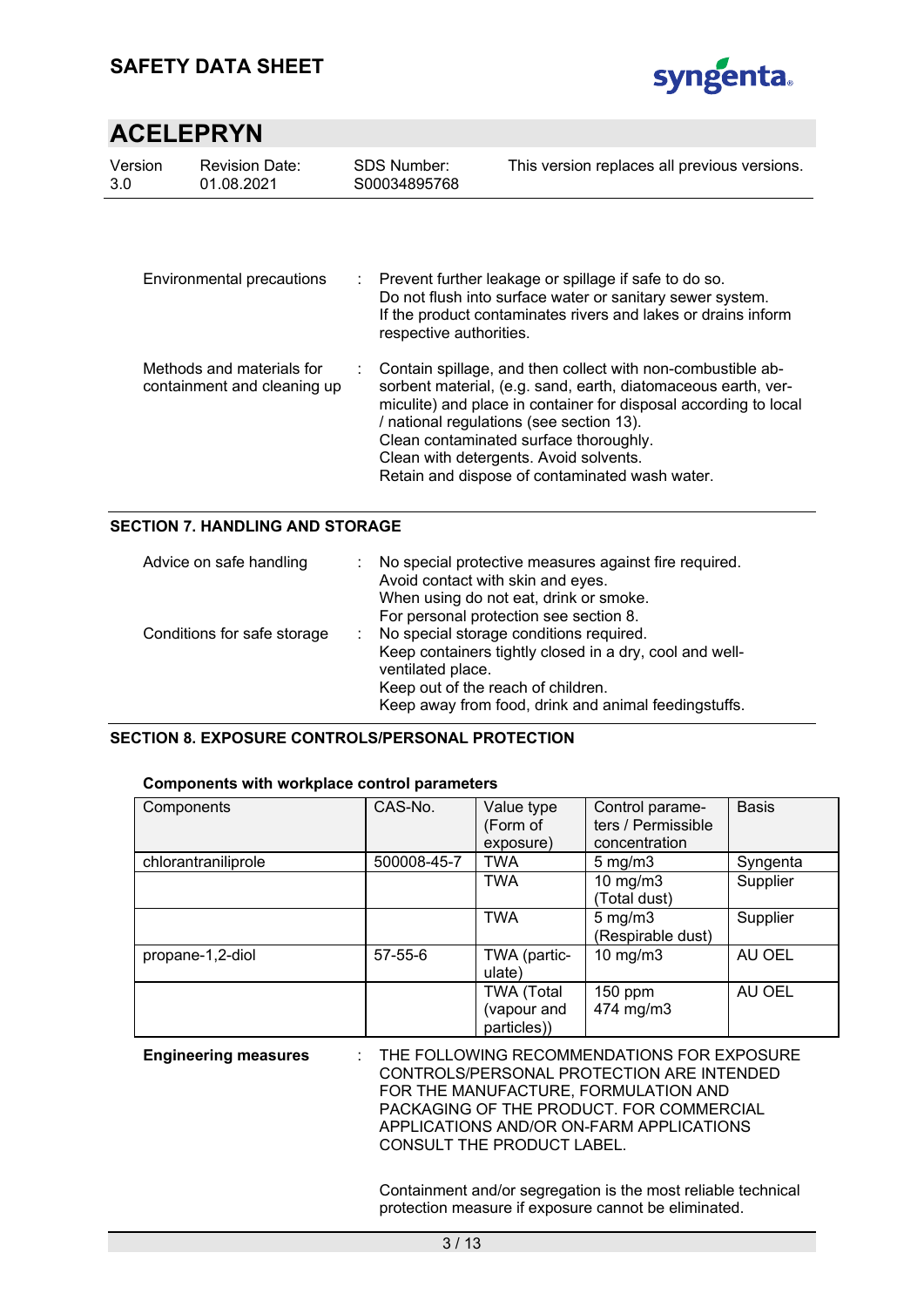

### **ACELEPRYN**  Version 3.0 Revision Date: 01.08.2021 SDS Number: S00034895768 This version replaces all previous versions. The extent of these protection measures depends on the actual risks in use. Maintain air concentrations below occupational exposure standards. Where necessary, seek additional occupational hygiene advice. **Personal protective equipment** Respiratory protection : No personal respiratory protective equipment normally required. When workers are facing concentrations above the exposure limit they must use appropriate certified respirators. Hand protection Remarks : No special protective equipment required. Eye protection : No special protective equipment required. Skin and body protection : No special protective equipment required. Select skin and body protection based on the physical job requirements. Protective measures : The use of technical measures should always have priority over the use of personal protective equipment. When selecting personal protective equipment, seek appropriate professional advice. Personal protective equipment should comply with relevant national standards

#### **SECTION 9. PHYSICAL AND CHEMICAL PROPERTIES**

| Appearance                  | t. | liquid                                              |
|-----------------------------|----|-----------------------------------------------------|
| Colour                      |    | : grey                                              |
| Odour                       | t. | like alcohol, weak                                  |
| <b>Odour Threshold</b>      | t. | No data available                                   |
| pH                          |    | $5 - 9$<br>Concentration: 1 % w/v                   |
| Melting point/range         |    | : No data available                                 |
| Boiling point/boiling range |    | : No data available                                 |
| Flash point                 | t. | Method: Pensky-Martens closed cup<br>does not flash |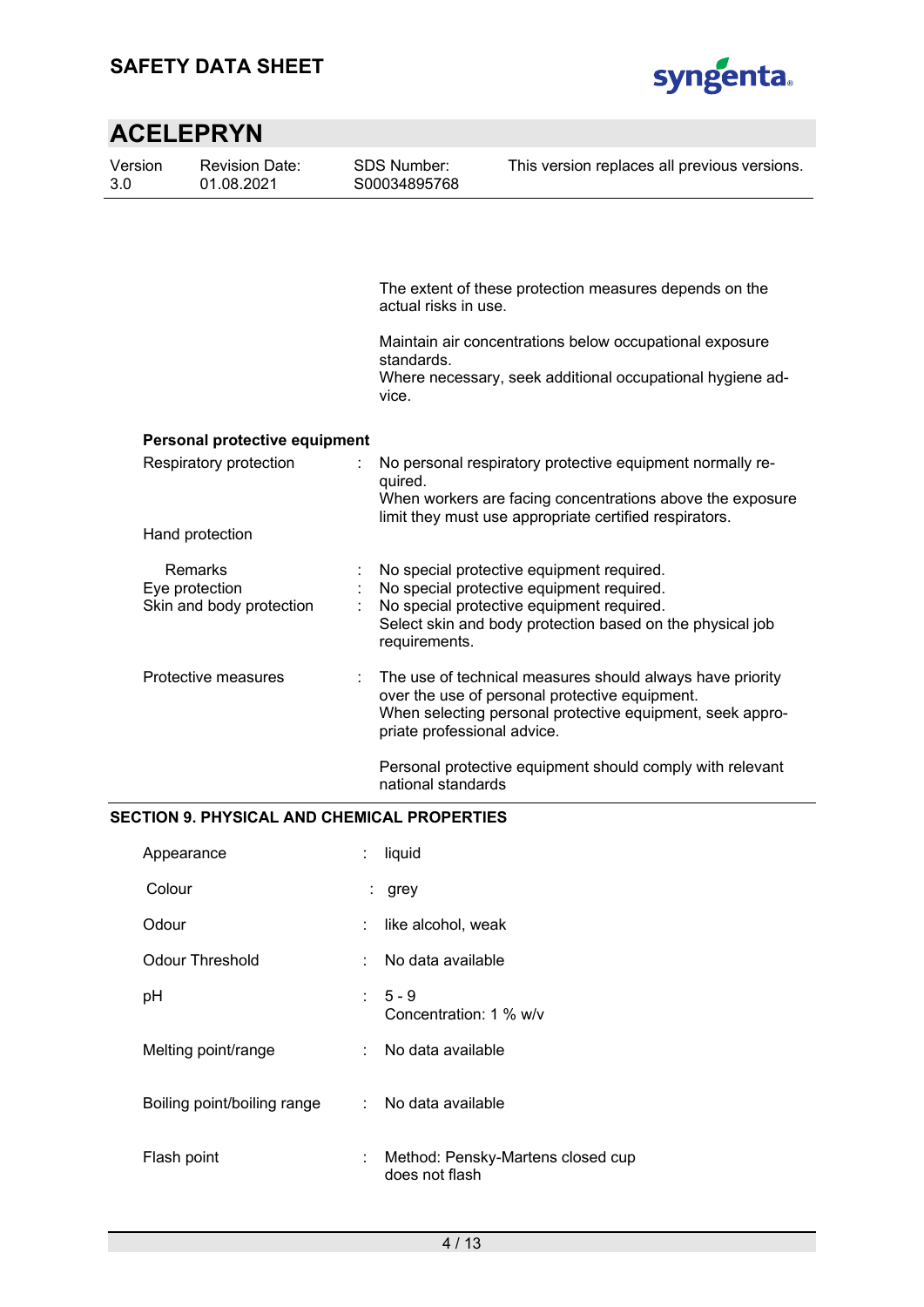

| Version<br>3.0 |                 | <b>Revision Date:</b><br>01.08.2021                 |   | <b>SDS Number:</b><br>S00034895768 | This version replaces all previous versions.             |
|----------------|-----------------|-----------------------------------------------------|---|------------------------------------|----------------------------------------------------------|
|                |                 |                                                     |   |                                    |                                                          |
|                |                 | Evaporation rate                                    |   | No data available                  |                                                          |
|                |                 | Flammability (solid, gas)                           | ÷ | No data available                  |                                                          |
|                |                 | Upper explosion limit / Upper<br>flammability limit | ÷ | No data available                  |                                                          |
|                |                 | Lower explosion limit / Lower<br>flammability limit | t | No data available                  |                                                          |
|                |                 | Vapour pressure                                     |   | No data available                  |                                                          |
|                |                 | Relative vapour density                             |   | No data available                  |                                                          |
|                | Density         |                                                     |   | 1.09 g/cm3                         |                                                          |
|                | Solubility(ies) | Water solubility                                    |   | No data available                  |                                                          |
|                |                 | Solubility in other solvents                        | ÷ | No data available                  |                                                          |
|                | octanol/water   | Partition coefficient: n-                           |   | No data available                  |                                                          |
|                |                 | Auto-ignition temperature                           |   | 535 °C                             |                                                          |
|                |                 | Decomposition temperature                           |   | No data available                  |                                                          |
|                | Viscosity       | Viscosity, dynamic                                  |   | No data available                  |                                                          |
|                |                 | Viscosity, kinematic                                |   | No data available                  |                                                          |
|                |                 | <b>Explosive properties</b>                         |   | Not explosive                      |                                                          |
|                |                 | Oxidizing properties                                |   |                                    | The substance or mixture is not classified as oxidizing. |
|                | Particle size   |                                                     |   | No data available                  |                                                          |

#### **SECTION 10. STABILITY AND REACTIVITY**

| Reactivity                          | : None reasonably foreseeable.                                                               |
|-------------------------------------|----------------------------------------------------------------------------------------------|
| Chemical stability                  | : Stable under normal conditions.                                                            |
|                                     | Possibility of hazardous reac- : No dangerous reaction known under conditions of normal use. |
| tions                               |                                                                                              |
| Conditions to avoid                 | : No decomposition if used as directed.                                                      |
| Incompatible materials              | : None known.                                                                                |
| Hazardous decomposition<br>products | : No hazardous decomposition products are known.                                             |

### **SECTION 11. TOXICOLOGICAL INFORMATION**

Exposure routes : Ingestion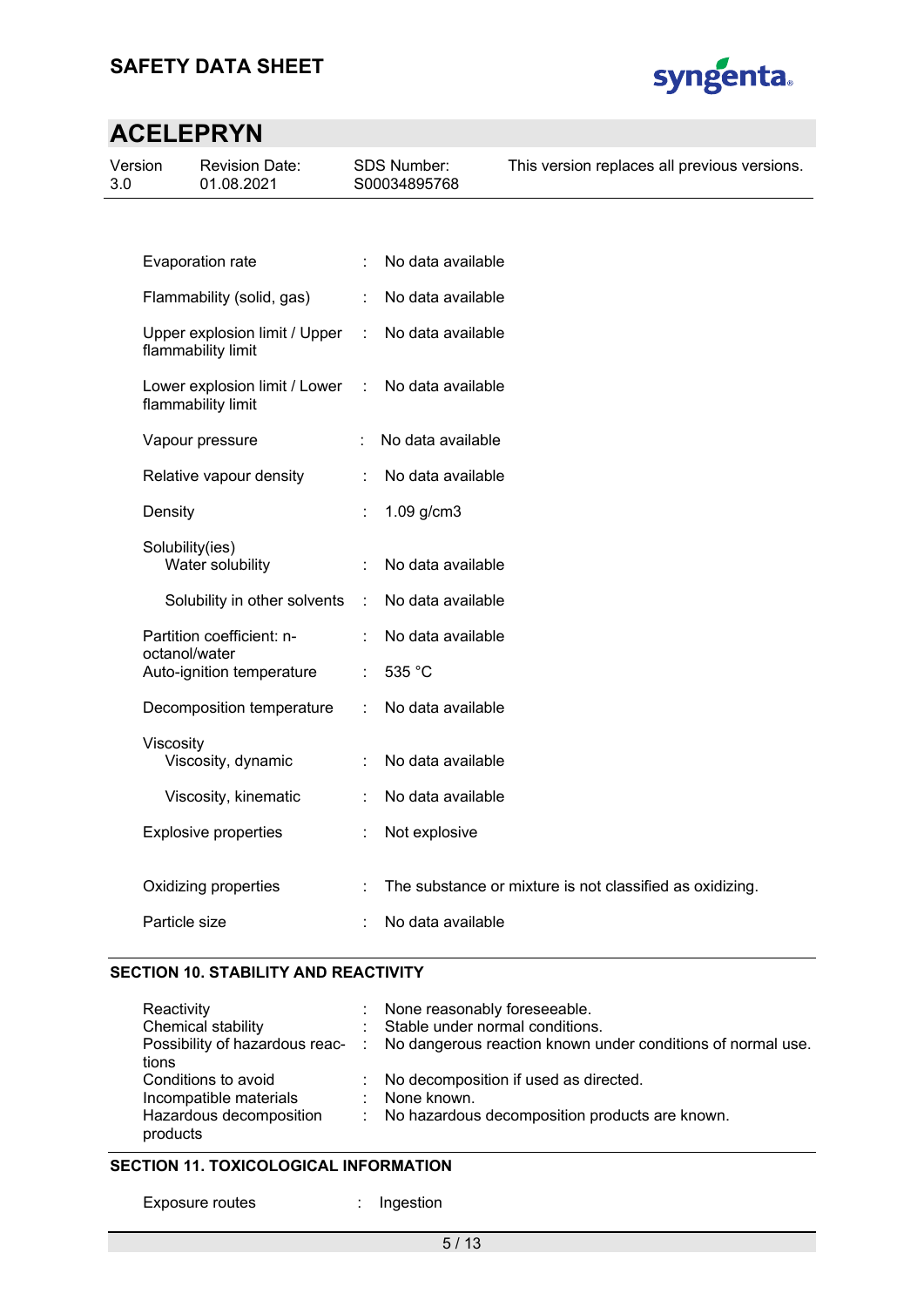

| Version<br>3.0 |                                      | <b>Revision Date:</b><br>01.08.2021 |    | <b>SDS Number:</b><br>S00034895768                                                              | This version replaces all previous versions.                                                            |
|----------------|--------------------------------------|-------------------------------------|----|-------------------------------------------------------------------------------------------------|---------------------------------------------------------------------------------------------------------|
|                |                                      |                                     |    | Inhalation<br>Skin contact<br>Eye contact                                                       |                                                                                                         |
|                | <b>Acute toxicity</b>                |                                     |    |                                                                                                 |                                                                                                         |
|                | <b>Product:</b>                      |                                     |    |                                                                                                 |                                                                                                         |
|                |                                      | Acute oral toxicity                 | ÷  | LD50 (Rat, female): $>$ 5,000 mg/kg                                                             |                                                                                                         |
|                |                                      | Acute inhalation toxicity           |    | Exposure time: 4 h<br>Test atmosphere: dust/mist<br>tion toxicity                               | LC50 (Rat, male and female): $> 4.75$ mg/l<br>Assessment: The substance or mixture has no acute inhala- |
|                |                                      | Acute dermal toxicity               |    |                                                                                                 | LD50 (Rat, male and female): $> 5,000$ mg/kg                                                            |
|                | <b>Components:</b>                   |                                     |    |                                                                                                 |                                                                                                         |
|                |                                      | chlorantraniliprole:                |    |                                                                                                 |                                                                                                         |
|                |                                      | Acute oral toxicity                 | ÷. | LD50 (Rat): > 5,000 mg/kg                                                                       |                                                                                                         |
|                |                                      | Acute inhalation toxicity           |    | $LC50$ (Rat): $> 5.2$ mg/l<br>Exposure time: 4 h<br>Test atmosphere: dust/mist<br>tion toxicity | Assessment: The substance or mixture has no acute inhala-                                               |
|                |                                      | Acute dermal toxicity               | ÷  | LD50 (Rat): > 5,000 mg/kg                                                                       |                                                                                                         |
|                |                                      | <b>Skin corrosion/irritation</b>    |    |                                                                                                 |                                                                                                         |
|                | Product:<br><b>Species</b><br>Result |                                     |    | Rabbit<br>No skin irritation                                                                    |                                                                                                         |
|                | Components:                          |                                     |    |                                                                                                 |                                                                                                         |
|                |                                      | chlorantraniliprole:                |    |                                                                                                 |                                                                                                         |
|                | Species<br>Result                    |                                     |    | Rabbit<br>No skin irritation                                                                    |                                                                                                         |
|                |                                      | Serious eye damage/eye irritation   |    |                                                                                                 |                                                                                                         |
|                | Product:<br>Species<br>Result        |                                     |    | Rabbit<br>No eye irritation                                                                     |                                                                                                         |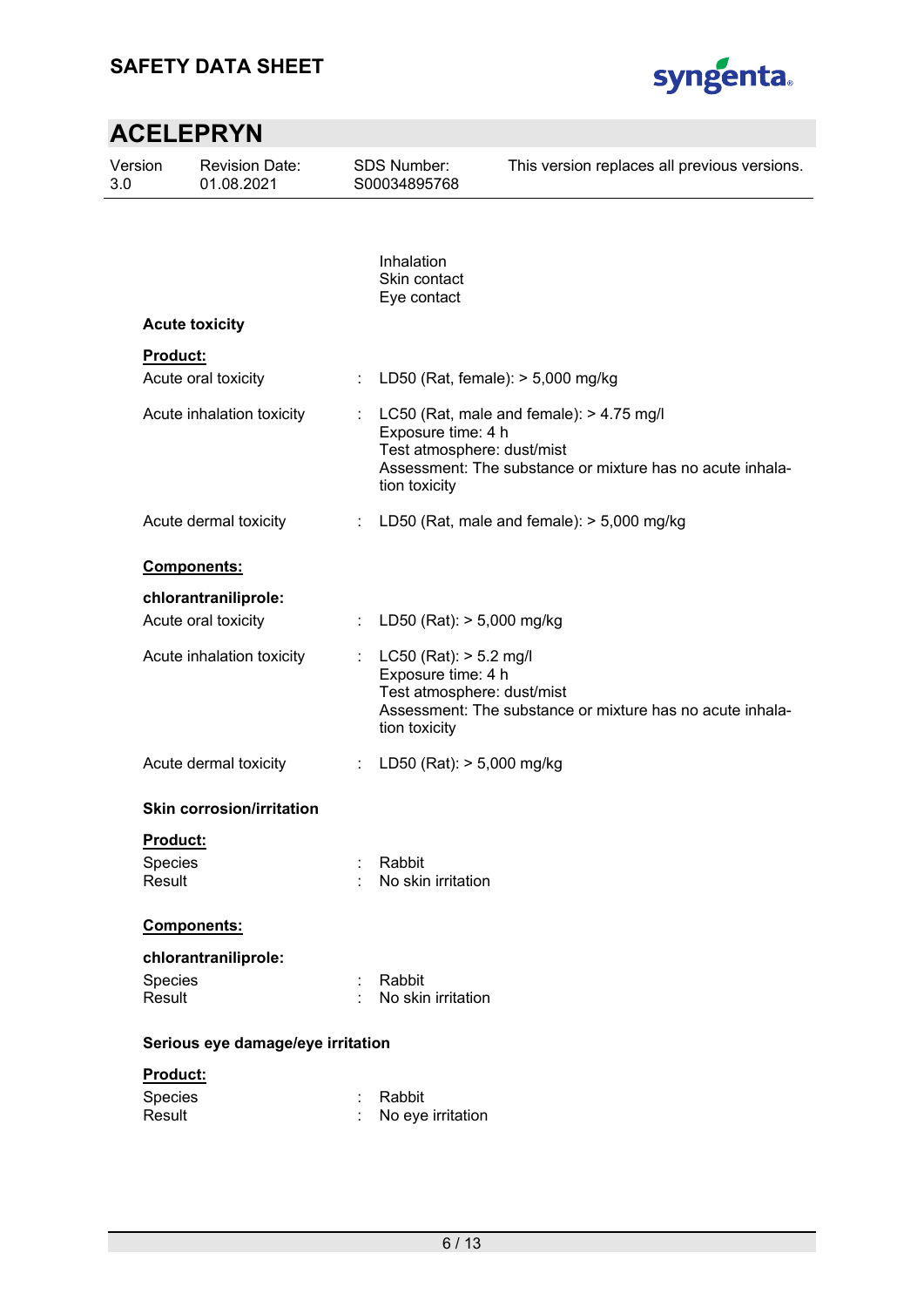

| Version<br>3.0 |                    | <b>Revision Date:</b><br>01.08.2021 |                | <b>SDS Number:</b><br>S00034895768 | This version replaces all previous versions.                  |
|----------------|--------------------|-------------------------------------|----------------|------------------------------------|---------------------------------------------------------------|
|                |                    |                                     |                |                                    |                                                               |
|                |                    | <b>Components:</b>                  |                |                                    |                                                               |
|                |                    | chlorantraniliprole:                |                |                                    |                                                               |
|                | Species            |                                     |                | Rabbit                             |                                                               |
|                | Result             |                                     |                | No eye irritation                  |                                                               |
|                |                    | Respiratory or skin sensitisation   |                |                                    |                                                               |
|                | Product:           |                                     |                |                                    |                                                               |
|                | <b>Test Type</b>   |                                     |                | Local lymph node assay (LLNA)      |                                                               |
|                | Species<br>Result  |                                     |                | Mouse                              |                                                               |
|                |                    |                                     |                |                                    | Did not cause sensitisation on laboratory animals.            |
|                | <b>Components:</b> |                                     |                |                                    |                                                               |
|                |                    | chlorantraniliprole:                |                |                                    |                                                               |
|                | Species            |                                     |                | Guinea pig                         |                                                               |
|                | Result             |                                     |                |                                    | Did not cause sensitisation on laboratory animals.            |
|                |                    | <b>Chronic toxicity</b>             |                |                                    |                                                               |
|                |                    | <b>Germ cell mutagenicity</b>       |                |                                    |                                                               |
|                |                    | Components:                         |                |                                    |                                                               |
|                |                    | chlorantraniliprole:                |                |                                    |                                                               |
|                |                    | Germ cell mutagenicity -            |                |                                    | : Animal testing did not show any mutagenic effects.          |
|                | Assessment         |                                     |                |                                    |                                                               |
|                |                    | Carcinogenicity                     |                |                                    |                                                               |
|                | Components:        |                                     |                |                                    |                                                               |
|                |                    | chlorantraniliprole:                |                |                                    |                                                               |
|                |                    | Carcinogenicity - Assess-           | $\mathbb{R}^n$ |                                    | No evidence of carcinogenicity in animal studies.             |
|                | ment               | <b>Reproductive toxicity</b>        |                |                                    |                                                               |
|                |                    |                                     |                |                                    |                                                               |
|                | Components:        |                                     |                |                                    |                                                               |
|                |                    | chlorantraniliprole:                |                |                                    |                                                               |
|                | sessment           | Reproductive toxicity - As-         |                |                                    | : Animal testing did not show any effects on fertility.       |
|                |                    | <b>STOT - single exposure</b>       |                |                                    |                                                               |
|                | Components:        |                                     |                |                                    |                                                               |
|                |                    | chlorantraniliprole:                |                |                                    |                                                               |
|                | Assessment         |                                     |                | organ toxicant, single exposure.   | The substance or mixture is not classified as specific target |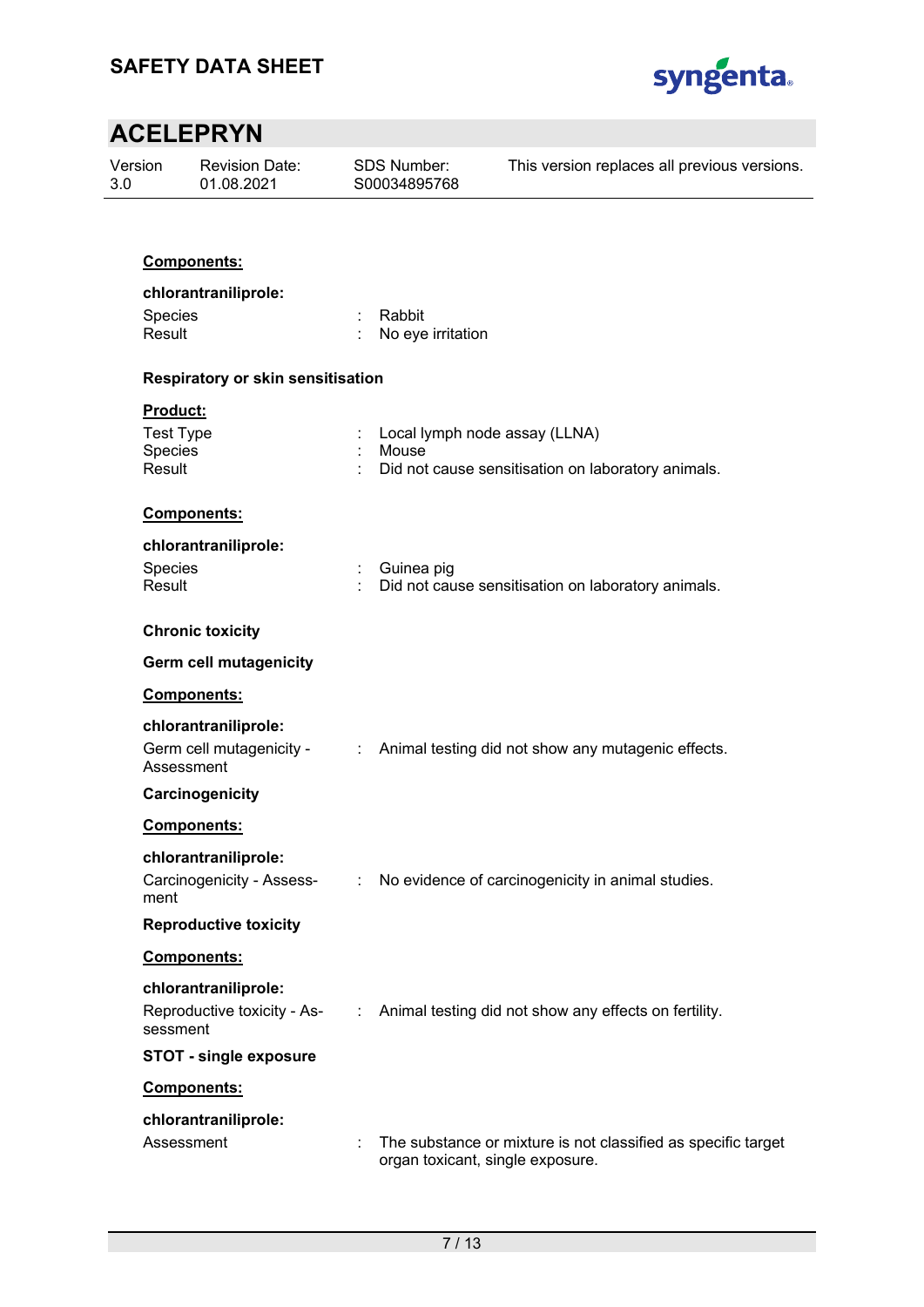

| Version<br>3.0 |                | <b>Revision Date:</b><br>01.08.2021                           |   | <b>SDS Number:</b><br>S00034895768 | This version replaces all previous versions.                  |
|----------------|----------------|---------------------------------------------------------------|---|------------------------------------|---------------------------------------------------------------|
|                |                |                                                               |   |                                    |                                                               |
|                |                | <b>STOT - repeated exposure</b>                               |   |                                    |                                                               |
|                |                | Components:                                                   |   |                                    |                                                               |
|                | Assessment     | chlorantraniliprole:                                          | ÷ | organ toxicant, repeated exposure. | The substance or mixture is not classified as specific target |
|                |                | <b>Repeated dose toxicity</b>                                 |   |                                    |                                                               |
|                |                | Components:                                                   |   |                                    |                                                               |
|                |                | chlorantraniliprole:                                          |   |                                    |                                                               |
|                | <b>Remarks</b> |                                                               |   | organ toxicant, repeated exposure. | The substance or mixture is not classified as specific target |
|                |                | <b>Aspiration toxicity</b>                                    |   |                                    |                                                               |
|                |                | Components:                                                   |   |                                    |                                                               |
|                |                | chlorantraniliprole:<br>No aspiration toxicity classification |   |                                    |                                                               |

### **SECTION 12. ECOLOGICAL INFORMATION**

#### **Ecotoxicity**

| <b>Product:</b>                                          |                                                                                                    |
|----------------------------------------------------------|----------------------------------------------------------------------------------------------------|
| Toxicity to fish                                         | : LC50 (Cyprinus carpio (Carp)): > 100 mg/l<br>Exposure time: 96 h                                 |
| Toxicity to daphnia and other :<br>aquatic invertebrates | EC50 (Daphnia magna (Water flea)): 0.052 mg/l<br>Exposure time: 48 h                               |
| Toxicity to algae/aquatic<br>plants                      | : ErC50 (Raphidocelis subcapitata (freshwater green alga)): ><br>$100$ mg/l<br>Exposure time: 96 h |
|                                                          | NOEC (Raphidocelis subcapitata (freshwater green alga)):<br>$31.3$ mg/l<br>Exposure time: 96 h     |
| <b>Components:</b>                                       |                                                                                                    |
| chlorantraniliprole:                                     |                                                                                                    |
| Toxicity to fish                                         | LC50 (Oncorhynchus mykiss (rainbow trout)): > 13.8 mg/l                                            |

Exposure time: 96 h LC50 (Lepomis macrochirus (Bluegill sunfish)): > 15.1 mg/l Exposure time: 96 h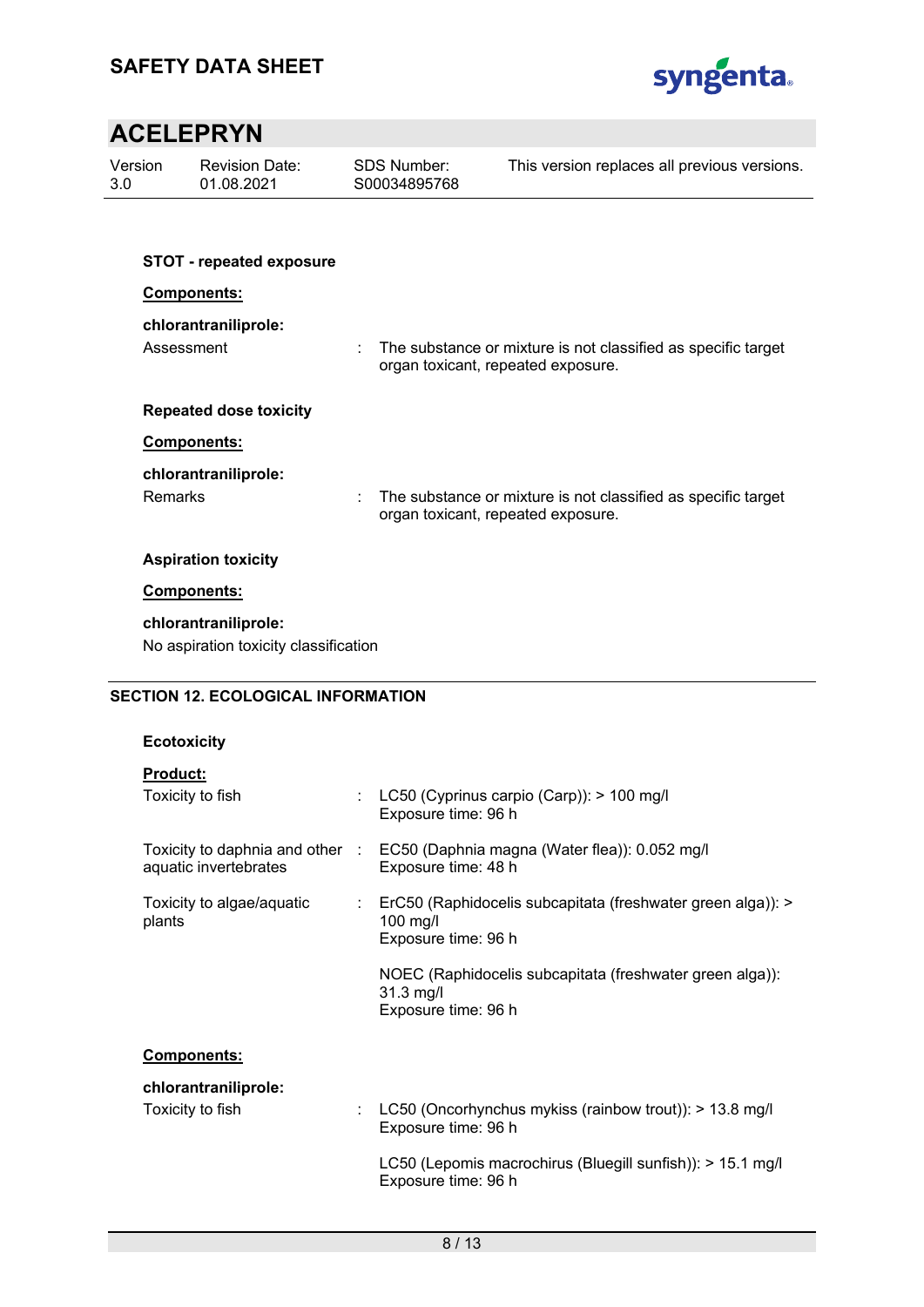

| Version<br>3.0 |              | <b>Revision Date:</b><br>01.08.2021                              |   | <b>SDS Number:</b><br>S00034895768 | This version replaces all previous versions.                                                                                                                                        |
|----------------|--------------|------------------------------------------------------------------|---|------------------------------------|-------------------------------------------------------------------------------------------------------------------------------------------------------------------------------------|
|                |              |                                                                  |   |                                    |                                                                                                                                                                                     |
|                |              | Toxicity to daphnia and other :<br>aquatic invertebrates         |   | Exposure time: 48 h                | EC50 (Daphnia magna (Water flea)): 0.0116 mg/l                                                                                                                                      |
|                | plants       | Toxicity to algae/aquatic                                        |   | mg/l<br>Exposure time: 96 h        | ErC50 (Raphidocelis subcapitata (freshwater green alga)): > 2                                                                                                                       |
|                |              |                                                                  |   | Exposure time: 14 d                | EC50 (Lemna gibba (gibbous duckweed)): > 2 mg/l                                                                                                                                     |
|                | icity)       | M-Factor (Acute aquatic tox-                                     | ÷ | 10                                 |                                                                                                                                                                                     |
|                | icity)       | Toxicity to fish (Chronic tox-                                   | ÷ | Exposure time: 90 d                | NOEC (Oncorhynchus mykiss (rainbow trout)): 0.11 mg/l                                                                                                                               |
|                |              | Toxicity to daphnia and other :<br>aquatic invertebrates (Chron- |   | Exposure time: 21 d                | NOEC (Daphnia magna (Water flea)): 0.00447 mg/l                                                                                                                                     |
|                | ic toxicity) |                                                                  |   | Exposure time: 28 d                | NOEC (Chironomus riparius (harlequin fly)): 0.0025 mg/l                                                                                                                             |
|                | toxicity)    | M-Factor (Chronic aquatic                                        |   | 10                                 |                                                                                                                                                                                     |
|                |              | <b>Persistence and degradability</b>                             |   |                                    |                                                                                                                                                                                     |
|                |              | Components:                                                      |   |                                    |                                                                                                                                                                                     |
|                |              | chlorantraniliprole:<br>Biodegradability                         |   | Result: Not readily biodegradable. |                                                                                                                                                                                     |
|                |              | <b>Bioaccumulative potential</b>                                 |   |                                    |                                                                                                                                                                                     |
|                |              | <b>Components:</b>                                               |   |                                    |                                                                                                                                                                                     |
|                |              | chlorantraniliprole:                                             |   |                                    |                                                                                                                                                                                     |
|                |              | <b>Bioaccumulation</b>                                           |   | Remarks: Does not bioaccumulate    |                                                                                                                                                                                     |
|                |              | <b>Mobility in soil</b>                                          |   |                                    |                                                                                                                                                                                     |
|                |              | <b>Components:</b>                                               |   |                                    |                                                                                                                                                                                     |
|                |              | chlorantraniliprole:                                             |   |                                    |                                                                                                                                                                                     |
|                |              | Distribution among environ-<br>mental compartments               |   | Remarks: immobile                  |                                                                                                                                                                                     |
|                |              | <b>Other adverse effects</b>                                     |   |                                    |                                                                                                                                                                                     |
|                |              | Components:                                                      |   |                                    |                                                                                                                                                                                     |
|                |              | chlorantraniliprole:                                             |   |                                    |                                                                                                                                                                                     |
|                | assessment   | Results of PBT and vPvB                                          |   |                                    | This substance is not considered to be persistent, bioaccumu-<br>lating and toxic (PBT). This substance is not considered to be<br>very persistent and very bioaccumulating (vPvB). |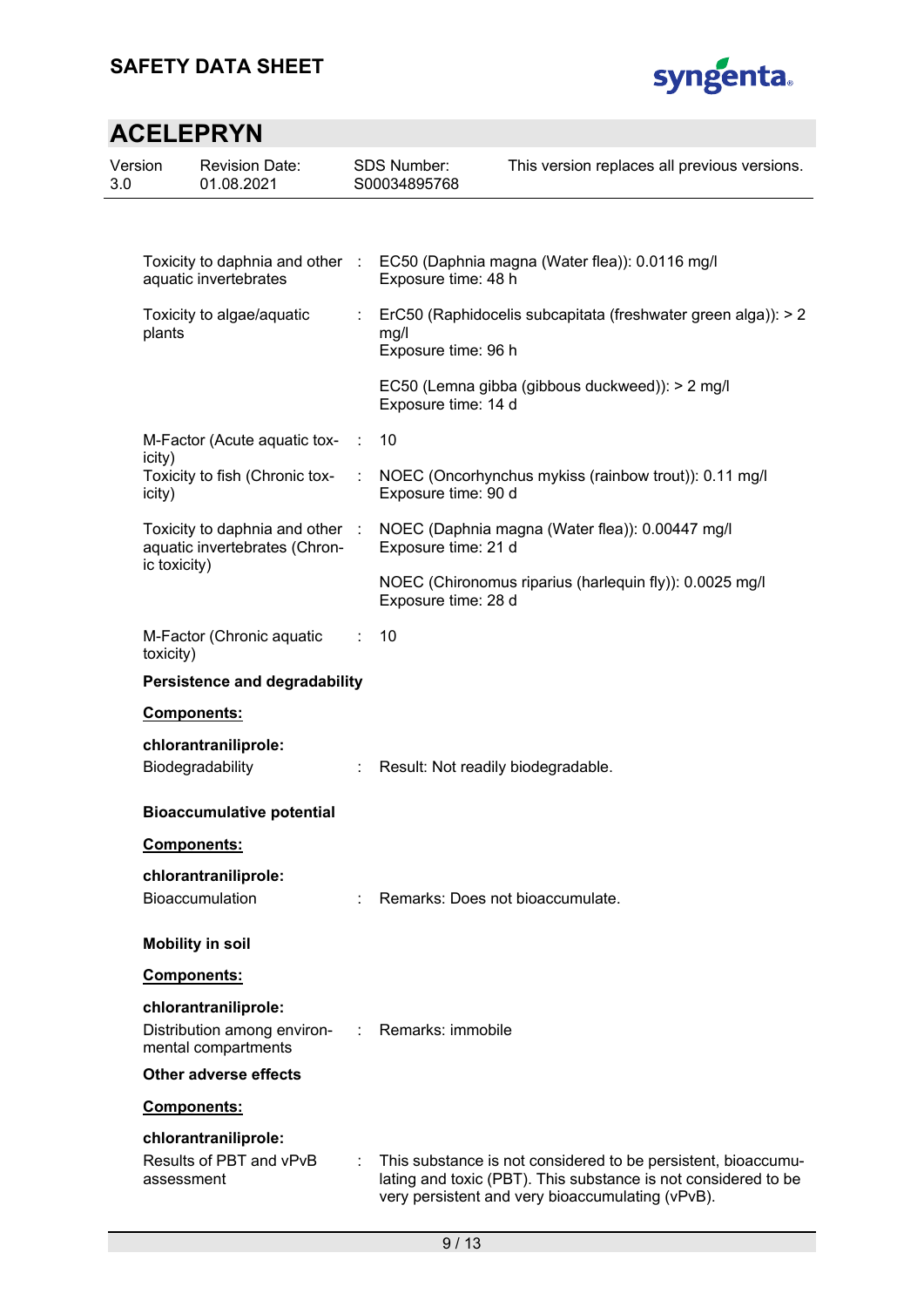

Version 3.0

Revision Date: 01.08.2021

This version replaces all previous versions.

#### **SECTION 13. DISPOSAL CONSIDERATIONS**

| <b>Disposal methods</b> |                                                                                                                                                                                                                                                                                                                                                  |
|-------------------------|--------------------------------------------------------------------------------------------------------------------------------------------------------------------------------------------------------------------------------------------------------------------------------------------------------------------------------------------------|
| Waste from residues     | Do not contaminate ponds, waterways or ditches with chemi-<br>cal or used container.<br>Do not dispose of waste into sewer.<br>Where possible recycling is preferred to disposal or incinera-<br>tion.<br>If recycling is not practicable, dispose of in compliance with                                                                         |
|                         | local regulations.                                                                                                                                                                                                                                                                                                                               |
| Contaminated packaging  | : Non-returnable containers:                                                                                                                                                                                                                                                                                                                     |
|                         | Triple rinse containers.                                                                                                                                                                                                                                                                                                                         |
|                         | Add rinsings to spray tank                                                                                                                                                                                                                                                                                                                       |
|                         | If recycling, replace cap and return clean containers to recy-<br>cler or designated collection point. Containers marked with the<br>drumMUSTER container logo can be taken to a drumMUS-<br>TER collection site (02 6206 6868, www.drummuster.org.au).<br>Empty containers can be landfilled, when in accordance with<br>the local regulations. |
|                         | If no landfill is available, bury the containers below 500 mm in<br>a disposal pit specifically marked and set up for this purpose<br>clear of waterways, desirable vegetation and tree roots. Empty<br>containers and product should not be burnt.<br>Returnable containers:                                                                    |
|                         | Empty contents fully into application equipment. Close all<br>valves and return to point of supply for refill or storage.                                                                                                                                                                                                                        |

#### **SECTION 14. TRANSPORT INFORMATION**

#### **International Regulations**

| <b>UNRTDG</b>                                 |   |                                                                                   |
|-----------------------------------------------|---|-----------------------------------------------------------------------------------|
| UN number                                     |   | $:$ UN 3082                                                                       |
| Proper shipping name                          |   | : ENVIRONMENTALLY HAZARDOUS SUBSTANCE, LIQUID,<br>N.O.S.<br>(CHLORANTRANILIPROLE) |
| Class                                         | ÷ | 9                                                                                 |
| Packing group                                 |   | -III                                                                              |
| Labels                                        |   | 9                                                                                 |
| <b>IATA-DGR</b>                               |   |                                                                                   |
| UN/ID No.                                     |   | <b>UN 3082</b>                                                                    |
| Proper shipping name                          |   | Environmentally hazardous substance, liquid, n.o.s.<br>(CHLORANTRANILIPROLE)      |
| Class                                         |   | 9                                                                                 |
| Packing group                                 |   | : III                                                                             |
| Labels                                        |   | : Miscellaneous                                                                   |
| Packing instruction (cargo<br>aircraft)       |   | 964                                                                               |
| Packing instruction (passen-<br>ger aircraft) |   | 964                                                                               |
|                                               |   |                                                                                   |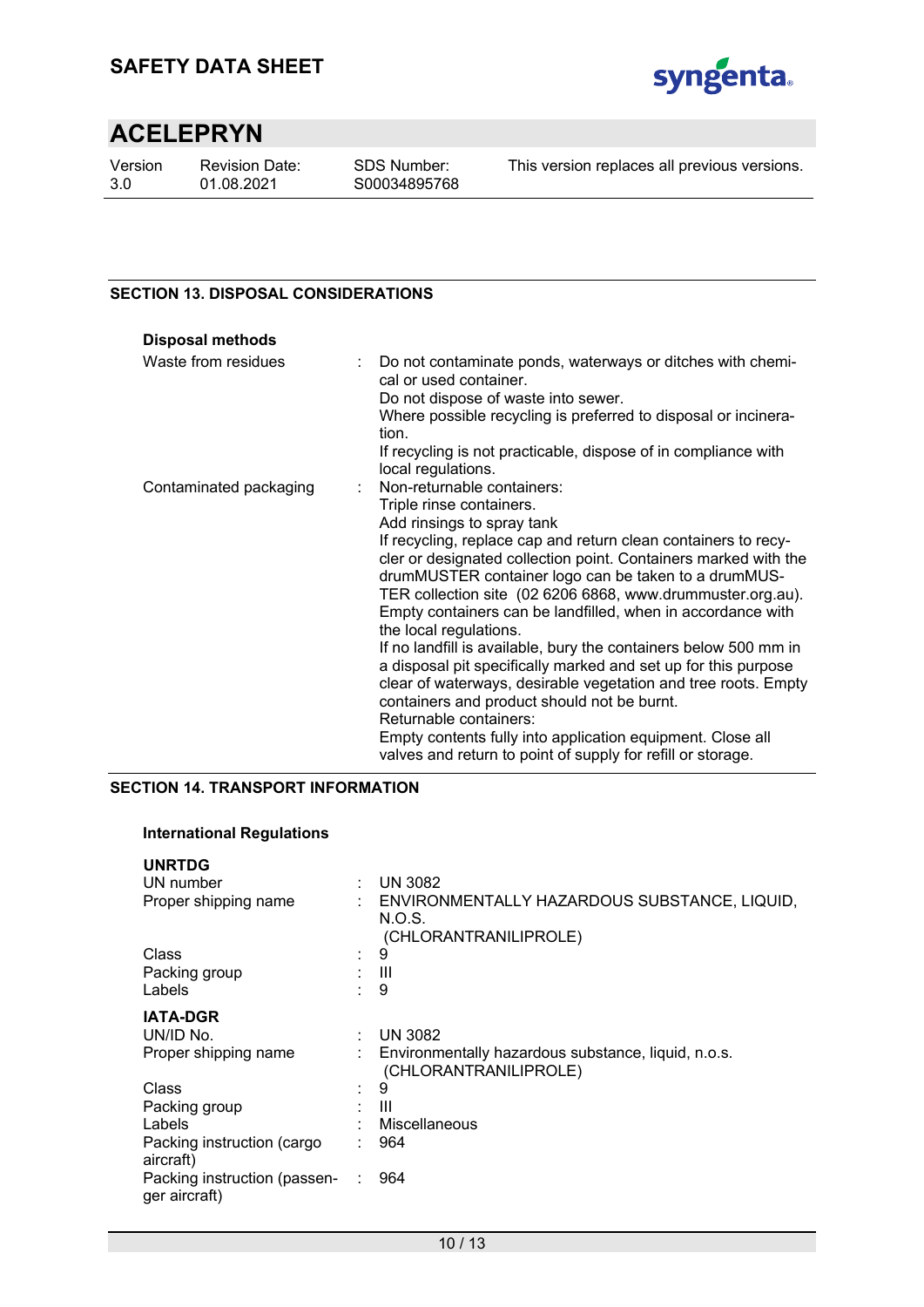

| Version<br>3.0 | <b>Revision Date:</b><br>01.08.2021                                                                                 | SDS Number:<br>S00034895768                 |                                     | This version replaces all previous versions.                                                                                                                                                                                                                                                                            |
|----------------|---------------------------------------------------------------------------------------------------------------------|---------------------------------------------|-------------------------------------|-------------------------------------------------------------------------------------------------------------------------------------------------------------------------------------------------------------------------------------------------------------------------------------------------------------------------|
|                |                                                                                                                     |                                             |                                     |                                                                                                                                                                                                                                                                                                                         |
|                | Environmentally hazardous                                                                                           | ÷.<br>yes                                   |                                     |                                                                                                                                                                                                                                                                                                                         |
|                | <b>IMDG-Code</b><br>UN number<br>Proper shipping name                                                               | <b>UN 3082</b><br>N.O.S.                    |                                     | ENVIRONMENTALLY HAZARDOUS SUBSTANCE, LIQUID,                                                                                                                                                                                                                                                                            |
|                | Class<br>Packing group<br>Labels<br>EmS Code<br>Marine pollutant                                                    | 9<br>$\mathbf{III}$<br>9<br>F-A, S-F<br>yes | (CHLORANTRANILIPROLE)               |                                                                                                                                                                                                                                                                                                                         |
|                | Transport in bulk according to Annex II of MARPOL 73/78 and the IBC Code<br>Not applicable for product as supplied. |                                             |                                     |                                                                                                                                                                                                                                                                                                                         |
|                | <b>National Regulations</b>                                                                                         |                                             |                                     |                                                                                                                                                                                                                                                                                                                         |
|                | <b>ADG</b><br>UN number<br>Proper shipping name                                                                     | <b>UN 3082</b><br>N.O.S.                    | (CHLORANTRANILIPROLE)               | ENVIRONMENTALLY HAZARDOUS SUBSTANCE, LIQUID,                                                                                                                                                                                                                                                                            |
|                | Class<br>Packing group<br>Labels<br>Hazchem Code<br>Remarks                                                         | 9<br>$\mathbf{III}$<br>9<br>$-3Z$           | ADG Special Provision AU01.         | Environmentally Hazardous Substances meeting the descrip-<br>tions of UN 3077 or UN 3082 are not subject to the Australian<br>Code for the Transport of Dangerous Goods (ADG). This ap-<br>plies when transported by road or rail in packagings that do<br>not incorporate a receptacle exceeding 500 kg(L) or IBCs per |
|                | <b>Special precautions for user</b>                                                                                 |                                             |                                     |                                                                                                                                                                                                                                                                                                                         |
|                | iations in regional or country regulations.                                                                         |                                             |                                     | The transport classification(s) provided herein are for informational purposes only, and solely<br>based upon the properties of the unpackaged material as it is described within this Safety Data<br>Sheet. Transportation classifications may vary by mode of transportation, package sizes, and var-                 |
|                | <b>SECTION 15. REGULATORY INFORMATION</b>                                                                           |                                             |                                     | Safety, health and environmental regulations/legislation specific for the substance or mix-                                                                                                                                                                                                                             |
|                | ture<br>Standard for the Uniform<br>Scheduling of Medicines and<br>Poisons                                          |                                             | No poison schedule number allocated |                                                                                                                                                                                                                                                                                                                         |
|                | <b>Prohibition/Licensing Requirements</b>                                                                           |                                             |                                     | There is no applicable prohibition,<br>authorisation and restricted use<br>requirements, including for carcino-                                                                                                                                                                                                         |

gens referred to in Schedule 10 of the model WHS Act and Regula-

tions.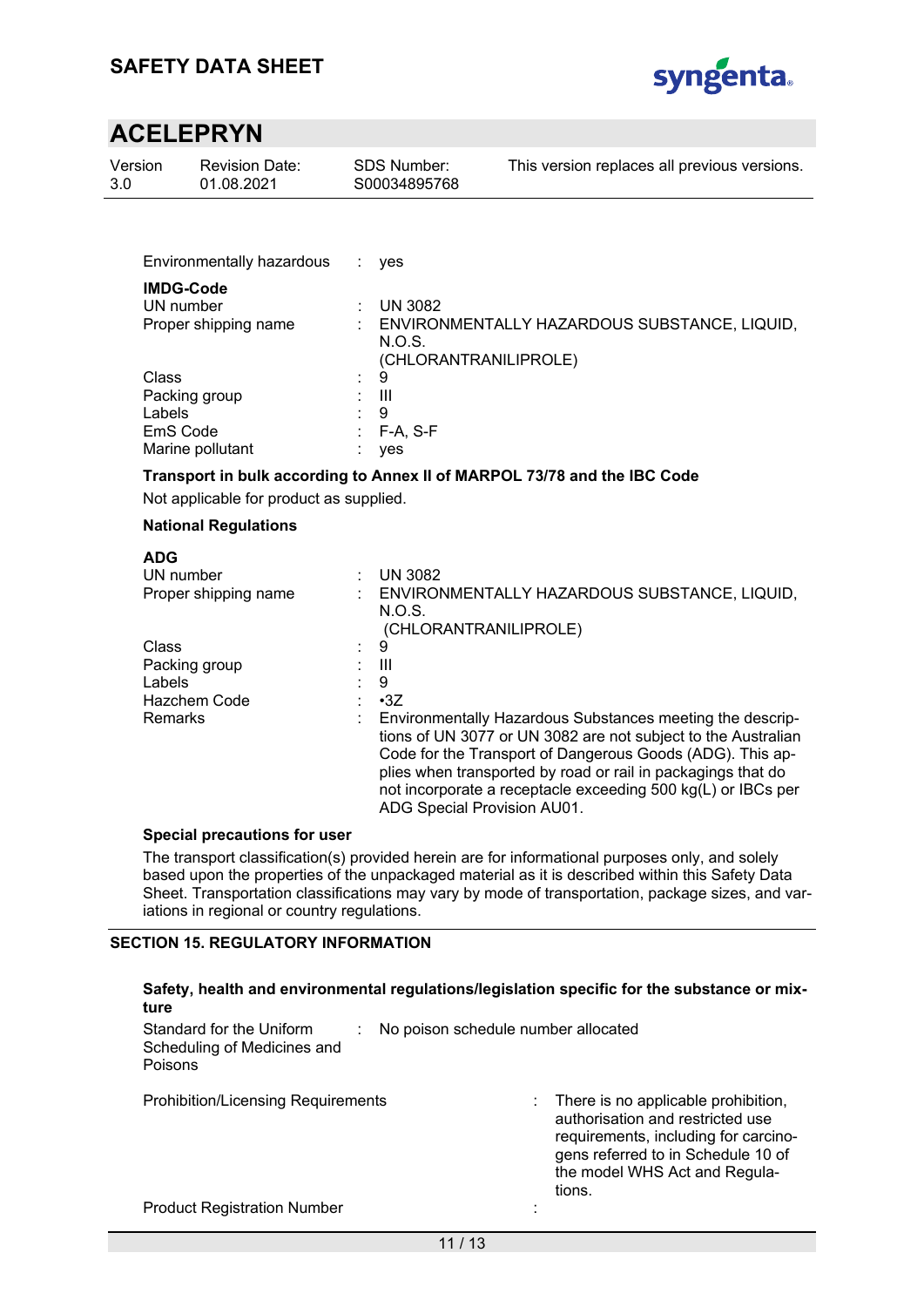

Version 3.0

Revision Date: 01.08.2021

SDS Number: S00034895768 This version replaces all previous versions.

Product Registration Number : APVMA Approval No. 63085

#### **SECTION 16. OTHER INFORMATION**

Revision Date : 01.08.2021 Items where changes have been made to the previous version are highlighted in the body of this document by two vertical lines.

| Date format                             | $:$ dd.mm.yyyy                                                            |
|-----------------------------------------|---------------------------------------------------------------------------|
| <b>Full text of other abbreviations</b> |                                                                           |
| AU OEL                                  | : Australia. Workplace Exposure Standards for Airborne Con-<br>taminants. |

AU OEL / TWA : Exposure standard - time weighted average

AIIC - Australian Inventory of Industrial Chemicals; ANTT - National Agency for Transport by Land of Brazil; ASTM - American Society for the Testing of Materials; bw - Body weight; CMR - Carcinogen, Mutagen or Reproductive Toxicant; DIN - Standard of the German Institute for Standardisation; DSL - Domestic Substances List (Canada); ECx - Concentration associated with x% response; ELx - Loading rate associated with x% response; EmS - Emergency Schedule; ENCS - Existing and New Chemical Substances (Japan); ErCx - Concentration associated with x% growth rate response; ERG - Emergency Response Guide; GHS - Globally Harmonized System; GLP - Good Laboratory Practice; IARC - International Agency for Research on Cancer; IATA - International Air Transport Association; IBC - International Code for the Construction and Equipment of Ships carrying Dangerous Chemicals in Bulk; IC50 - Half maximal inhibitory concentration; ICAO - International Civil Aviation Organization; IECSC - Inventory of Existing Chemical Substances in China; IMDG - International Maritime Dangerous Goods; IMO - International Maritime Organization; ISHL - Industrial Safety and Health Law (Japan); ISO - International Organisation for Standardization; KECI - Korea Existing Chemicals Inventory; LC50 - Lethal Concentration to 50 % of a test population; LD50 - Lethal Dose to 50% of a test population (Median Lethal Dose); MARPOL - International Convention for the Prevention of Pollution from Ships; n.o.s. - Not Otherwise Specified; Nch - Chilean Norm; NO(A)EC - No Observed (Adverse) Effect Concentration; NO(A)EL - No Observed (Adverse) Effect Level; NOELR - No Observable Effect Loading Rate; NOM - Official Mexican Norm; NTP - National Toxicology Program; NZIoC - New Zealand Inventory of Chemicals; OECD - Organization for Economic Co-operation and Development; OPPTS - Office of Chemical Safety and Pollution Prevention; PBT - Persistent, Bioaccumulative and Toxic substance; PICCS - Philippines Inventory of Chemicals and Chemical Substances; (Q)SAR - (Quantitative) Structure Activity Relationship; REACH - Regulation (EC) No 1907/2006 of the European Parliament and of the Council concerning the Registration, Evaluation, Authorisation and Restriction of Chemicals; SADT - Self-Accelerating Decomposition Temperature; SDS - Safety Data Sheet; TCSI - Taiwan Chemical Substance Inventory; TDG - Transportation of Dangerous Goods; TECI - Thailand Existing Chemicals Inventory; TSCA - Toxic Substances Control Act (United States); UN - United Nations; UNRTDG - United Nations Recommendations on the Transport of Dangerous Goods; vPvB - Very Persistent and Very Bioaccumulative; WHMIS - Workplace Hazardous Materials Information System

The information provided in this Safety Data Sheet is correct to the best of our knowledge, information and belief at the date of its publication. The information given is designed only as a guidance for safe handling, use, processing, storage, transportation, disposal and release and is not to be considered a warranty or quality specification. The information relates only to the specific